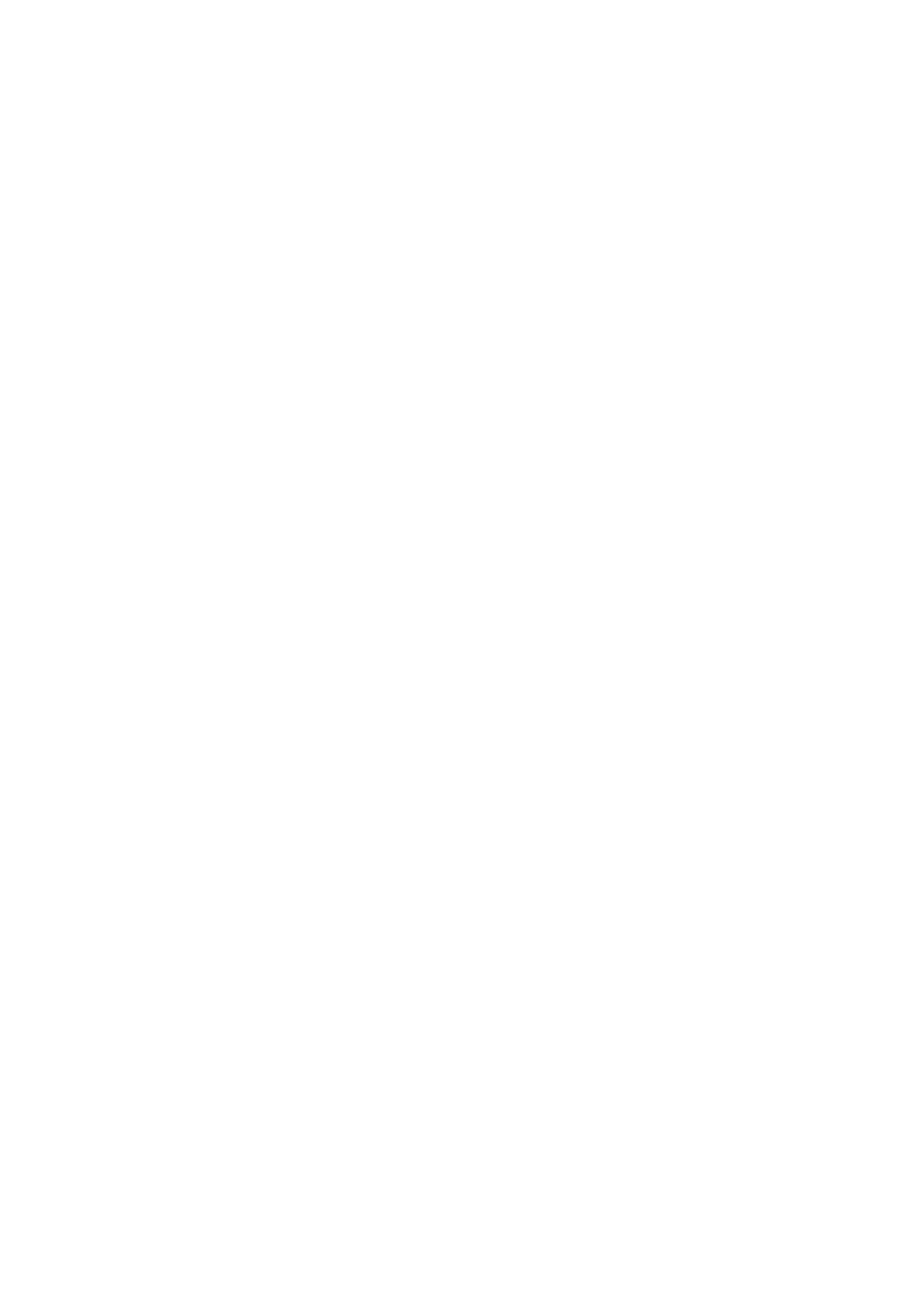### Economic Development Department



#### **THE REFORM OF JERSEY LAW RELATING TO SECURITY INTEREST IN MOVABLE PROPERTY – Stage 2: Extension to tangible movables**

7th November 2011

#### **Purpose and type of consultation:**

To consult on the proposed amendments to the Security Interests (Jersey) Law 201-, intended to extend legislation on security interests to cover tangible movable property.

\_\_\_\_\_\_\_\_\_\_\_\_\_\_\_\_\_\_\_\_\_\_\_\_\_\_\_\_\_\_\_\_\_\_\_\_\_\_\_\_\_\_\_\_\_\_\_\_\_\_\_\_\_\_\_\_\_\_\_\_\_\_\_\_\_\_\_\_\_

**Closing date:** Friday 13th January 2012

#### **Summary**

The reform of the legal framework governing security interests has been undertaken in two stages. The first stage is almost complete – a draft Law (SIJL1) addressing security interests in intangible movables was recently approved by the States and will replace the Security Interests (Jersey) Law 1983 following Privy Council approval. The second stage, which is the focus of this consultation, proposes to extend the new Law to cover security interests in tangible movables.

The main changes proposed are –

- the extension of SIJL1 to cover goods and the classification of goods;
- the insertion of a number of additional definitions:
- the expansion of the concept of "security interest" to cover
	- o sales with reservation of title; and
	- o hire-purchase agreements, leases and consignments where securing payment or performance of an obligation, or where not, their treatment as security interests for all purposes except Part 7 (enforcement of security interests);
- the provision of additional rules on attachment and perfection;
- special rules relating to consumer goods; and
- new provisions on the priority of purchase money security interests.

We welcome all comments on the proposed changes. This document should be read alongside a copy of the SIJL1, which can be found on the States Assembly website: http://www.statesassembly.gov.je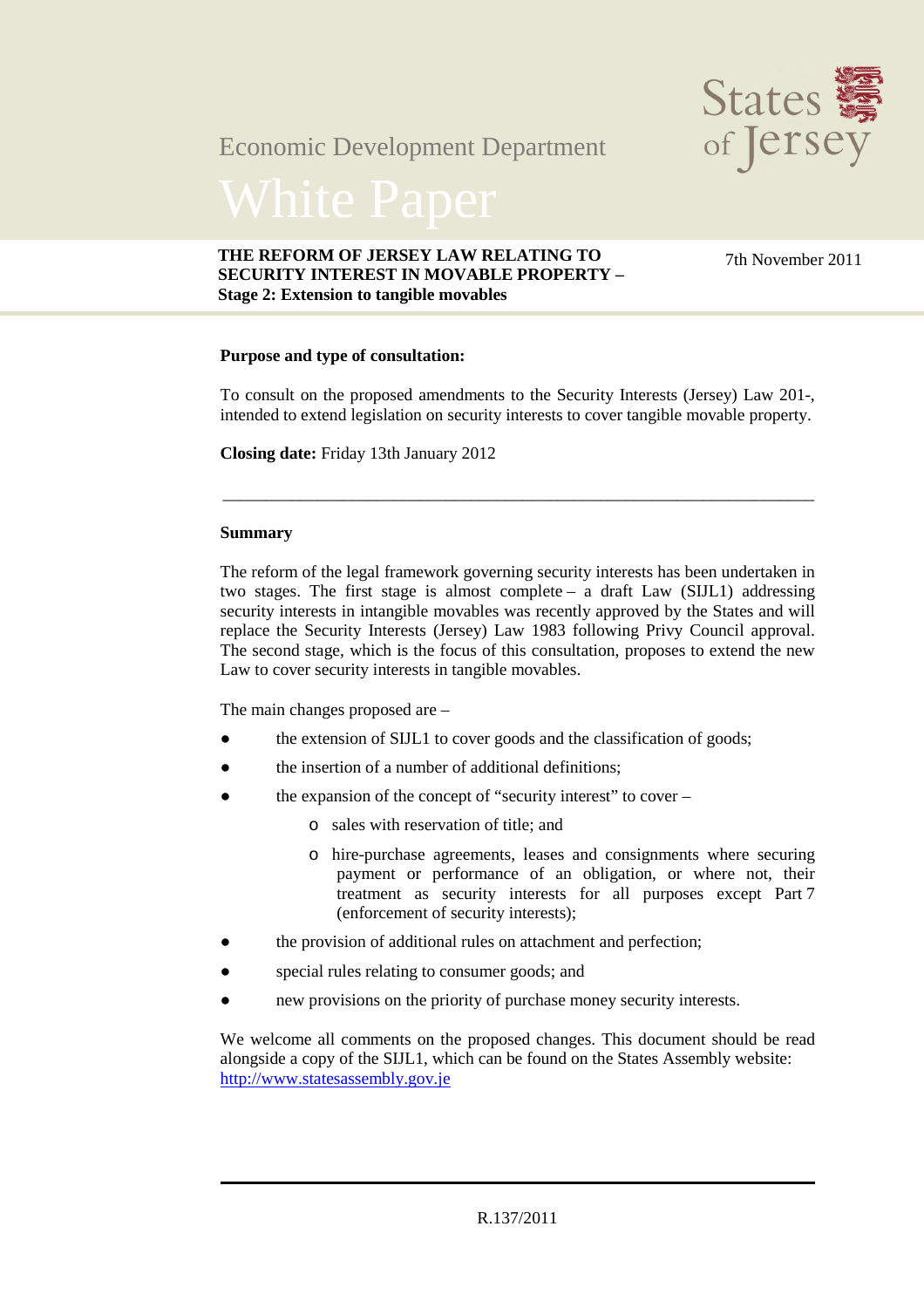### **Please send your comments to:**

James Mews Director, Finance Industry Development Economic Development Department Liberation Place St. Helier Jersey JE1 1BB

### **How to contact us:**

E-mail: j.mews@gov.je

Jersey Finance Limited will co-ordinate an industry response incorporating any matters raised by local firms or entities.

\_\_\_\_\_\_\_\_\_\_\_\_\_\_\_\_\_\_\_\_\_\_\_\_\_\_\_\_\_\_\_\_\_\_\_\_\_\_\_\_\_\_\_\_\_\_\_\_\_\_\_\_\_\_\_\_\_\_\_\_\_\_\_\_\_\_\_\_\_

Heather Bestwick Jersey Finance Limited 48–50 Esplanade St. Helier Jersey JE2 3QB

E-mail: Heather.Bestwick@jerseyfinance.je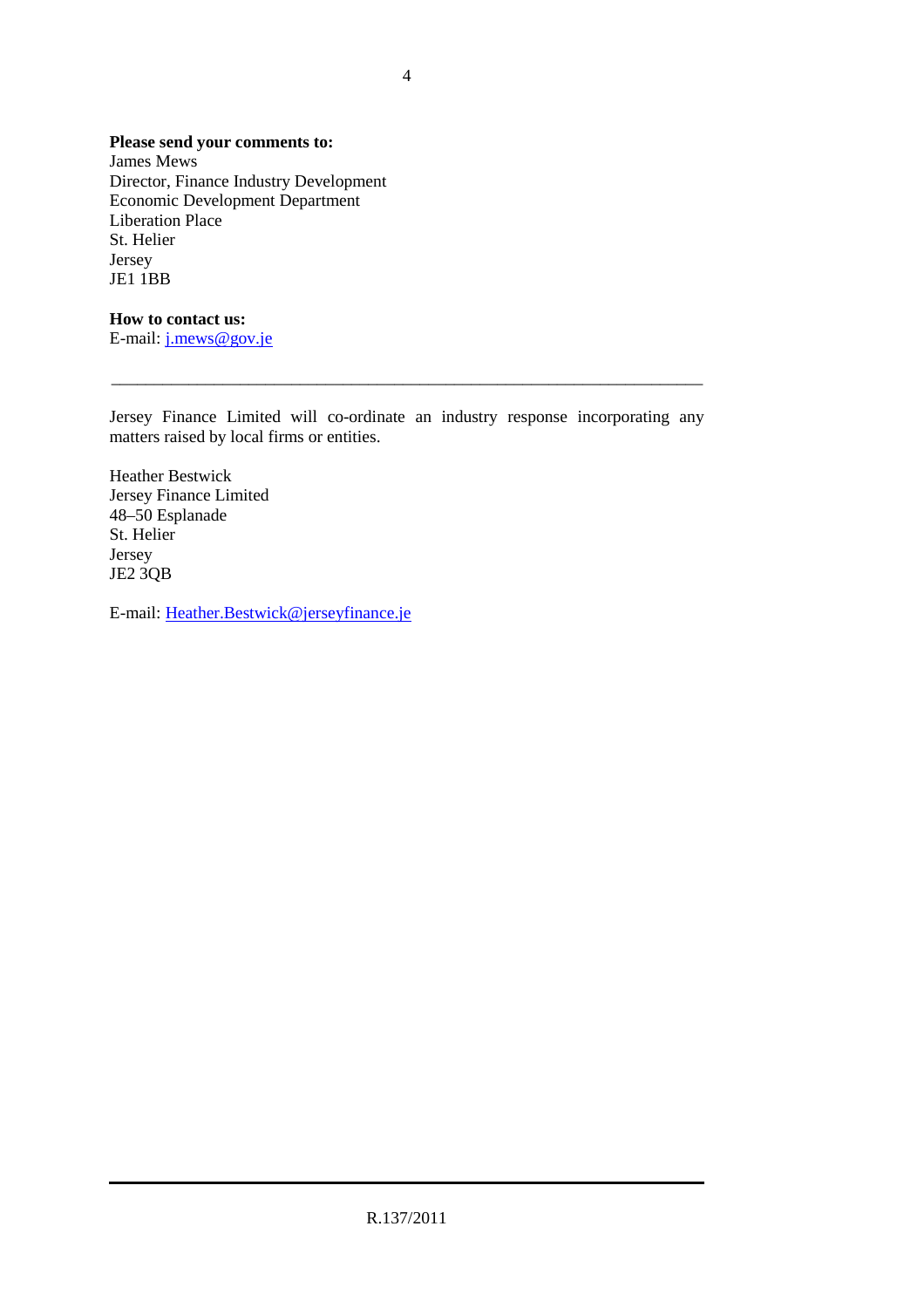#### I INTRODUCTION

- 1. The legal framework for securities in Jersey requires modernisation to provide Jersey with a simplified, modern and efficient legal regime for the creation, perfection, priority and enforcement of security interests. Given the scale of the change, it was decided to progress the reform in two stages: Stage 1 to address security interests in intangible movables; and Stage 2, to extend this to cover security interests in tangible movables.
- 2. The first stage of reform is almost complete. The Security Interests (Jersey) Law 201- (SIJL1) was adopted by the States Assembly on 19th July 2011 and, following Privy Council approval, will replace the Security Interests (Jersey) Law 1983. This consultation sets out the proposed changes regarding Stage 2 of reform (SIJL2).
- 3. SIJL2 will not be a separate, standalone Law, but will integrate a set of provisions relating to tangible movables into SIJL1. The structure of SIJL1 is well designed for this integration. Many of its provisions, for example, those relating to the enforcement of remedies and to registration, apply to movables generally, while others can be adapted simply by deleting the word "intangible".
- 4. SIJL2, like SIJL1, draws on the experience of other countries, notably the United States, Canada, New Zealand and Australia, with a particular focus on the Saskatchewan Personal Property Security Act and the New Zealand Personal Property Securities Act.

#### II THE CONCEPT OF SECURITY: PURCHASE MONEY SECURITY INTERESTS

- 5. SIJL1 adopts a unitary concept of security, so that "security interest" is a neutral phrase covering mortgages, charges, pledges and contractual liens. Jersey law has not previously recognised consensual non-possessory security interests in goods, such as the hypothec, apart from special cases – for example, registered ship and aircraft mortgages. The extension of SIJL1 to goods will, for the first time, permit non-possessory security interest in goods. However, security interests in ships and aircraft are typically subject to special regimes and will not fall within the Law except so far as prescribed by Order.
- 6. SIJL2 will also bring further types of interest for consideration as security interests. In line with the policy adopted in the other jurisdictions referred to above, SIJL2 would extend the traditional concept of "security interest" to cover conditional sale agreements, hire-purchase agreements, leases for more than a year and consignments. All these would be registrable, whether or not securing payment or performance of an obligation. This is so that third parties dealing with the debtor and proposing to advance funds against the security of the goods will be aware that the debtor is not the owner. However, a distinction would be drawn between conditional sale agreements and other interests as set out below.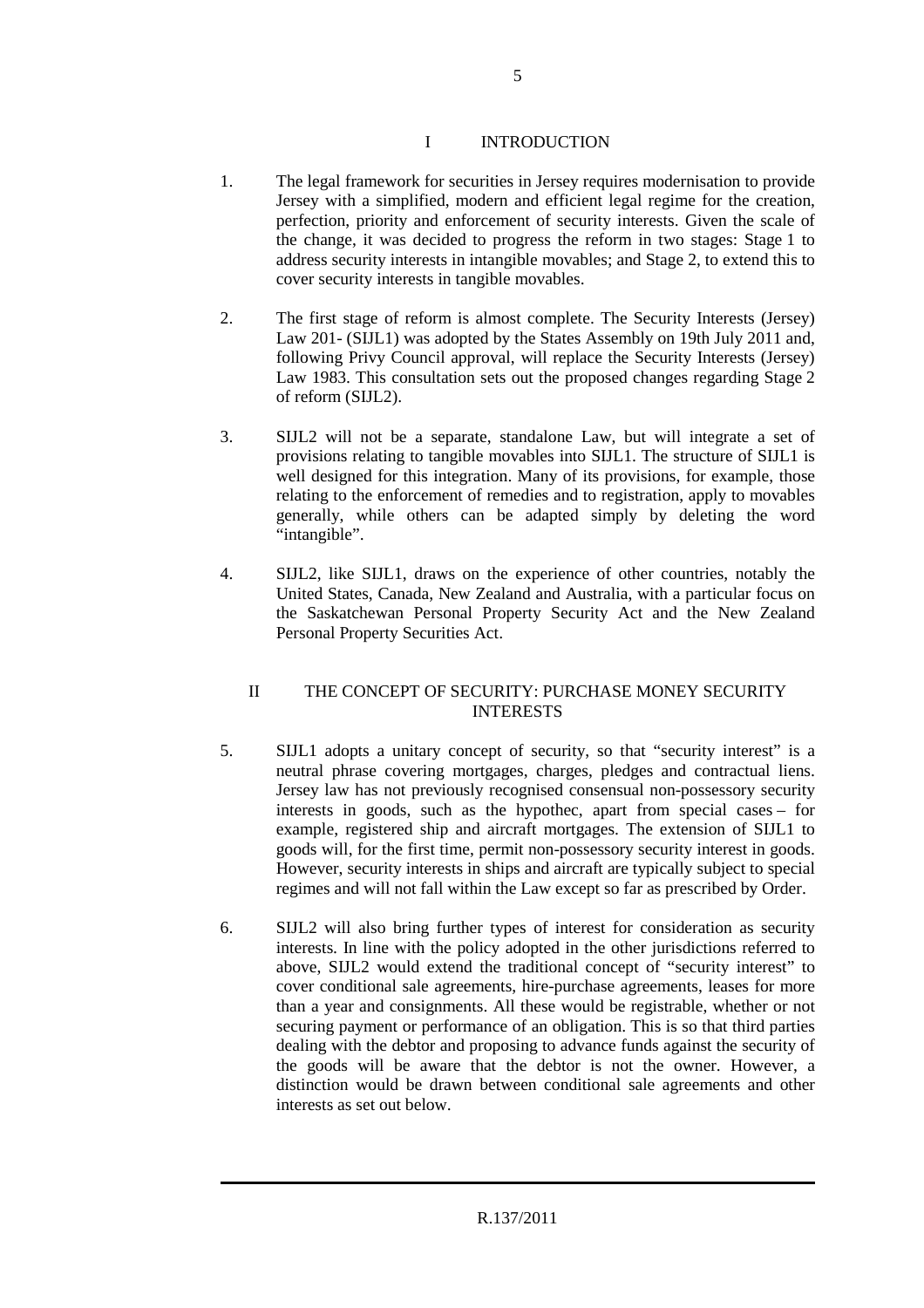#### **Conditional sale agreements**

- 7. Conditional sale agreements would be treated for all purposes as security agreements, so that as well as being governed by the registration and priority rules, the title reservation they embody would be limited to that of a security interest. In consequence, if after default the goods are repossessed and sold, any surplus would belong to the debtor, and conversely, the debtor would be liable for any deficiency.
- 8. The policy reason for this is that title reservation is designed to fulfil a security function: the seller's concern is to ensure that it recovers payment of the agreed price and charges; not to make a profit from the debtor's default. That is why all the overseas statutes treat the interest of the seller as limited to that of a security interest, taking the approach of substance over form. However, the seller's reservation of a right of disposal of goods shipped under a bill of lading, by taking the bill of lading to the order of the seller or its agent, does not by itself create a security interest.

#### **Hire-purchase agreements, leases and commercial consignments**

- 9. By contrast, hire-purchase agreements, leases and commercial consignments may or may not fulfil a security function, depending on how they are structured. Where they do not fulfil a security function, although they will be registrable in order to give notice to third parties and will be governed by the priority rules, when it comes to default the creditor will be treated as the full owner. They will be entitled to deal with repossessed goods as they choose and to retain any surplus resulting from sale. This would be achieved by a provision excluding such agreements from Part 7 of the Law.
- 10. Article 9 of the Uniform Commercial Code has elaborate provisions to determine when an agreement within one of these categories<sup>1</sup> is or is not to be treated as creating a security interest. For example, a transaction in the form of a lease is treated as creating a security interest if, among other things, the original term of the lease is equal to or greater than the remaining economic life of the goods, or the lessee has an option to renew the lease for the remaining economic life of the goods or to buy them for no additional consideration or for a nominal additional consideration. A commercial consignment will usually be considered to create a security interest if the consignee is obliged to buy the goods in due course whether or not it is able to sell them. In a true consignment, the risk of non-sale is on the consignor.
- 11. The underlying idea is to treat the hirer, lessee or consignee as the owner and the grantor of a security interest if the agreement transfers the risks and rewards of ownership. Indeed, statement 21 of the Standards of Accounting Practice (SSAP 21) treats leases in this way for accounting purposes.<sup>2</sup> Accordingly, instead of complex provisions on the characterisation issue, it is

 $\overline{a}$ <sup>1</sup> Hire-purchase is not a separate category under Article 9 but simply a lease with an option to purchase.

 $2^{2}$  SSAP 21 divides leases into finance leases and operating leases, the former being regarded as transferring economic ownership to the lessee, the latter not. This division has been criticised and SSAP 21 is currently under review. Nevertheless, the concept of transfer of risks and rewards of ownership is likely to remain.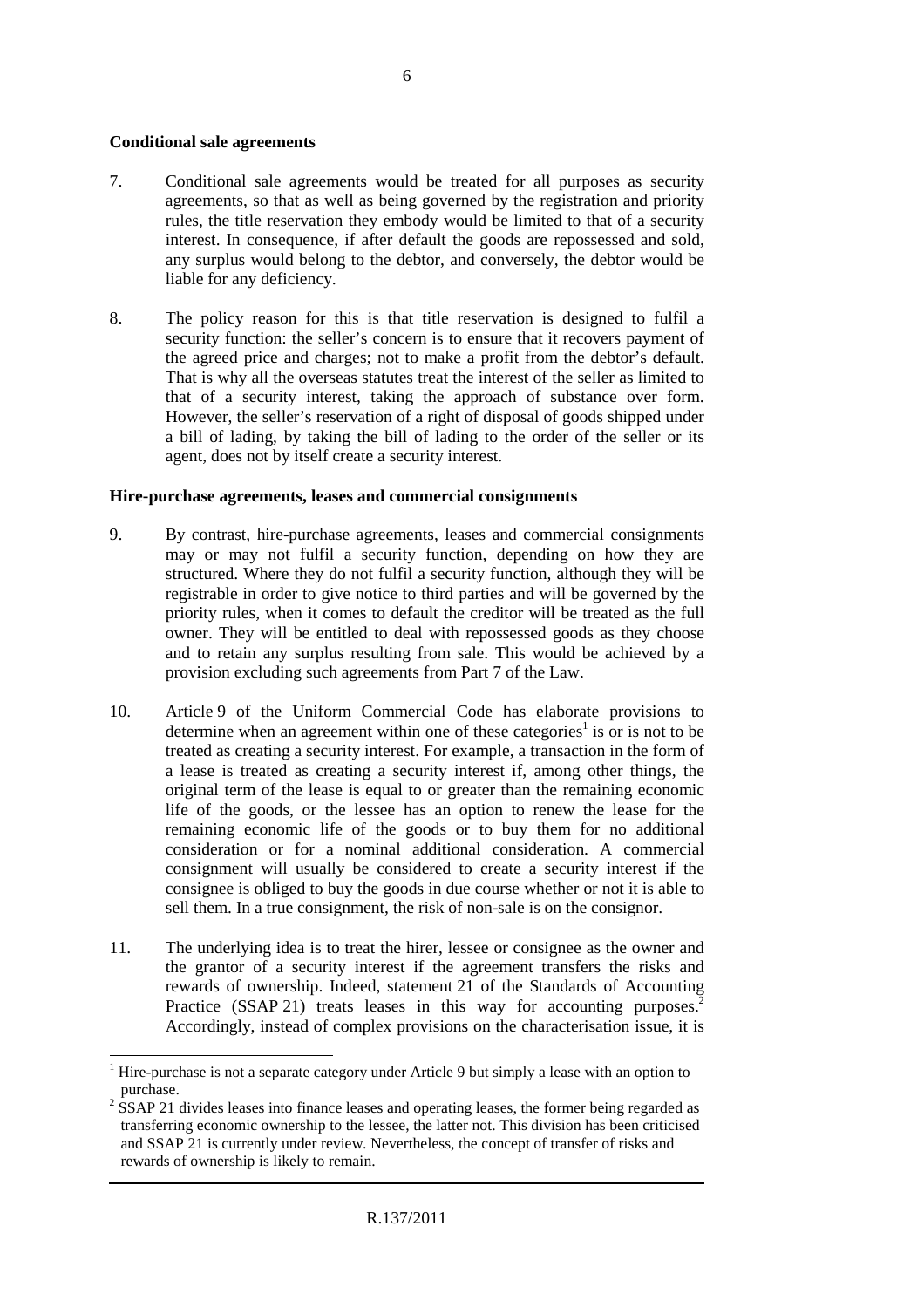considered more appropriate to follow the economic model and provide that Part 7 of the Law will not apply to these 3 categories of agreement if they do not substantially transfer all the risks and rewards of ownership of the goods to the hirer, lessee or consignee.

- 12. In the case of a lease, experience has shown that lessors tend to register as a precaution if the lease is for any significant length of time. Therefore, the Canadian and New Zealand statutes require the registration of leases for more than one year in the interests of certainty and apply the priority rules to such leases, though they will be outside the rules on default remedies if they are not in substance security agreements.
- 13. It is proposed to adopt the same principle in SILJ2 but, as in the legislation referred to above, to exclude a lease, whatever its term, involving a lessor not regularly engaged in the business of leasing goods. It will also exclude a lease of household furnishing or appliances as part of a lease of land where the goods are incidental to the use and enjoyment of the land. The Law would define "lease for more than a year" to capture leases for an indefinite term and renewable leases where the total of the terms may exceed one year.

**Question 1:** Is the broad approach to distinguishing security from non-security types of agreement appropriate or should more detail be provided? If the latter, please explain the level of detail you think is required.

#### **Purchase money security interests**

- 14. SILJ1 already embodies the concept of a purchase money security interest in essence, the interest taken by a seller securing the obligation to pay the purchase price of collateral or by a person advancing funds for the purchase of collateral. The designation of a security interest as a purchase money security is relevant primarily in determining priorities, in that for policy reasons, a purchase money security is in general given priority over a non-purchase money security interest (see paragraphs 29–33).
- 15. The expansion of the concept of security interest necessitates a corresponding expansion of the meaning of "purchase money security interest", which will now extend to the interest of a lessor under a lease for more than one year and the interest of a consignor who delivers goods to a consignment under a commercial consignment. A commercial consignment is essentially a consignment of goods for the purpose of sale, lease or other disposition where both consignor and consignee are dealers in goods of that description. It does not include goods delivered to an auctioneer for the purpose of sale.
- 16. Registration of such agreements would create a level playing field with the forms of security covered by SIJL1, which under that Law become registrable for the first time. Registration would enable the supplier to protect itself against third parties, both as to the goods supplied and as to their proceeds. It would also allow third parties, including potential retention of title sellers or potential lessors, to discover whether anyone was ahead of them. Further, the notice filing concept embodied in SILJ1 and extended to goods in SILJ2 would allow a conditional seller, lessor, etc., to secure itself, not only for the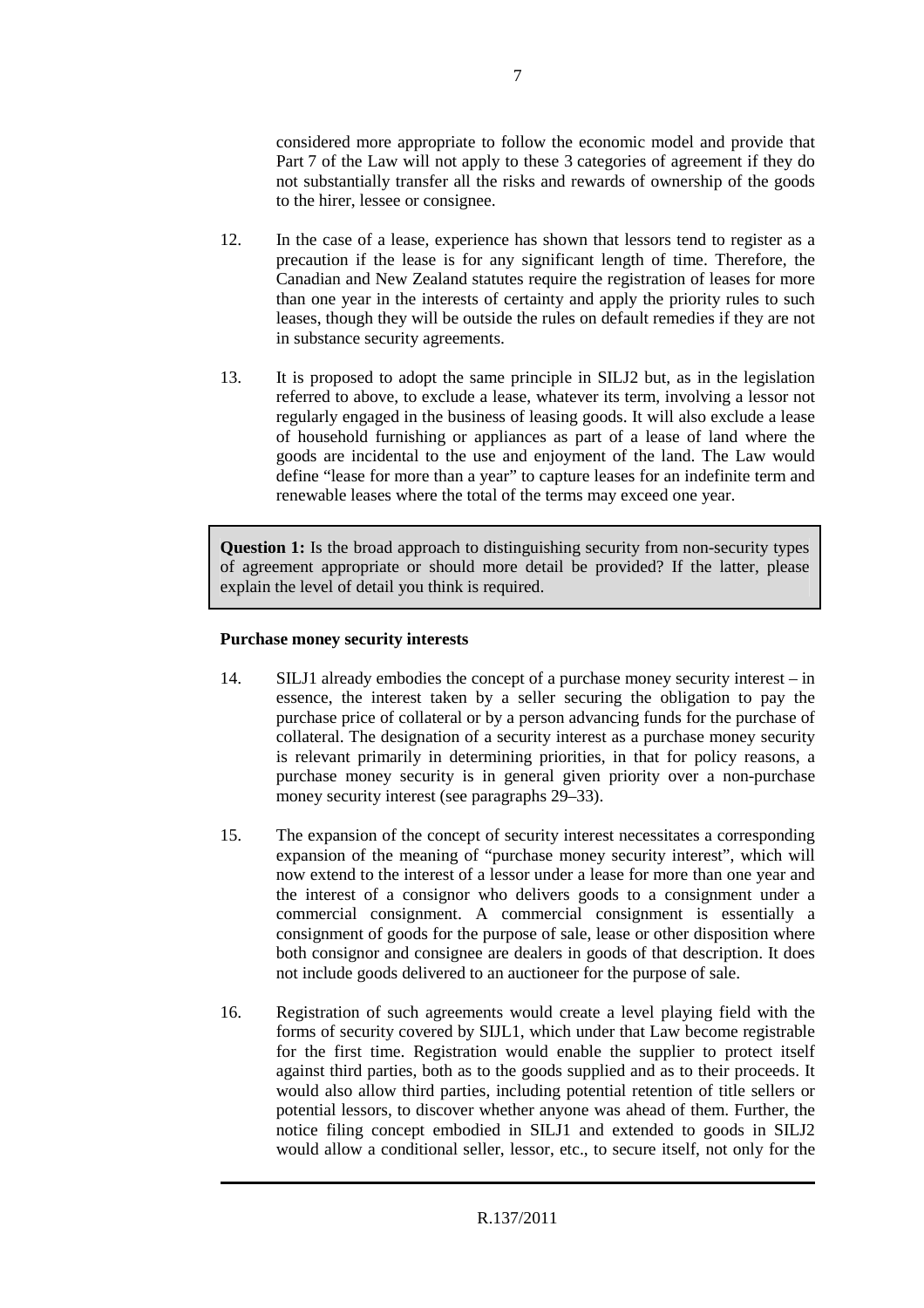existing agreement, but for all future agreements covering the same class of collateral by a single filing, instead of having to register each transaction separately. In this way, title-retention suppliers and lessors would in effect be able to enjoy the same all-moneys security as the holders of charges. This is in contrast to the present Law, where security over proceeds of goods sold under reservation of title or leased cannot be protected at all.

**Question 2:** Should the law extend to agreements relating to vehicles with unique serial numbers and, if so, should the registration system provide a facility for registration of the vehicle identification number (VIN) in the financing statement and for searching by VIN alone?

#### III CLASSIFICATION OF COLLATERAL

#### **Tangible movable property**

- 17. SIJL2 would extend the Law to cover tangible movable property, that is, it would cover goods and intangible movable property. "Goods" would be defined to include money, crops (whether growing or severed from the land), trees which have been severed, petroleum, gas or other minerals which have been extracted, the unborn young of animals and the bodily products of animals. The term would not include documentary intangibles.
- 18. In addition to money, which would be considered as a distinct category, SIJL2 would divide goods into 3 categories according to the purpose for which they held, namely –
	- (1) inventory, consisting primarily of goods held for sale or lease and raw materials;
	- (2) equipment, that is, goods held by a debtor other than as inventory or consumer goods; and
	- (3) consumer goods, that is, goods acquired for use primarily for personal, family or household purposes.

#### **Inventory**

19. Since inventory is not intended to be retained, but to be disposed of in the ordinary course of business, it is necessary to have special priority rules to protect buyers of inventory in the ordinary course of business and holders of purchase money security interests in inventory and proceeds. Security interests in inventory are transitory in nature, and what the secured party seeks to capture are the proceeds, such as the receivables arising from sale.

#### **Consumer goods**

20. Consumer goods are a distinct category for several reasons. Firstly, there is a need to provide for automatic perfection of a purchase money security interest in consumer goods without need for registration. This is to avoid swamping the registry system with security interests arising under large numbers of small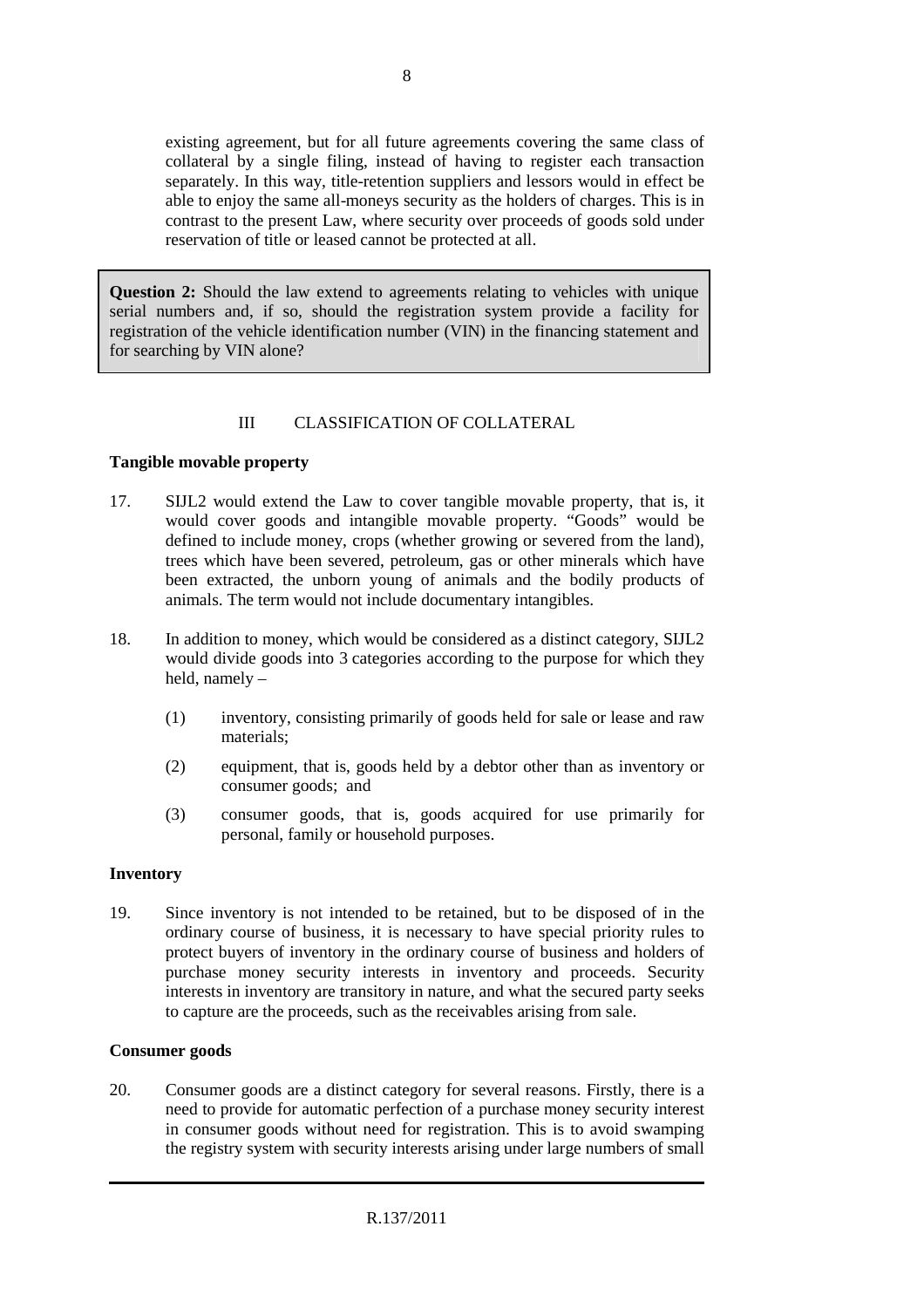transactions. Secondly, for policy reasons, legislation elsewhere precludes a debtor from granting a security interest in after-acquired consumer goods, other than an accession given as additional security, unless the debtor acquires rights in the goods within 10 days after the secured party gives value. A similar rule is proposed for SILJ2. Thirdly, again for policy reasons, SIJL2 would require consumer goods to be described by item or type and would not permit a generic description. Fourthly, a corollary of the rule that security interests in consumer goods are perfected without registration is that the buyer or lessee of goods acquired as consumer goods should take free of a security interest in the goods if acquiring them for value and without knowledge of the security interest.

21. A separate question is whether a consumer should be able to give a security interest in goods he already owns: the pledge of goods to a pawnbroker is a long-established form of security and there seems no reason to interfere with this; equally, the consumer should be free to grant a non-possessory security interest in goods he already owns.

**Question 3:** Should a consumer be able give a security interest in goods he already owns?

**Question 4:** Should a security interest be able to be given in physical currency?

#### **Equipment**

22. Equipment consists of all goods that are neither inventory nor consumer goods – primarily equipment held for use in the debtor's business.

#### **Overall classification of collateral**

- 23. The effect of the above is an overall classification of collateral as follows
	- (1) Tangible movable property:
		- (a) Inventory
		- (b) Equipment
		- (c) Consumer goods
		- (d) Money;

#### (2) Intangible movable property:

- (a) Documentary intangibles:
	- (i) Negotiable instrument
	- (ii) Negotiable investment security
	- (iii) Negotiable document of title;
- (b) Other ("pure") intangibles.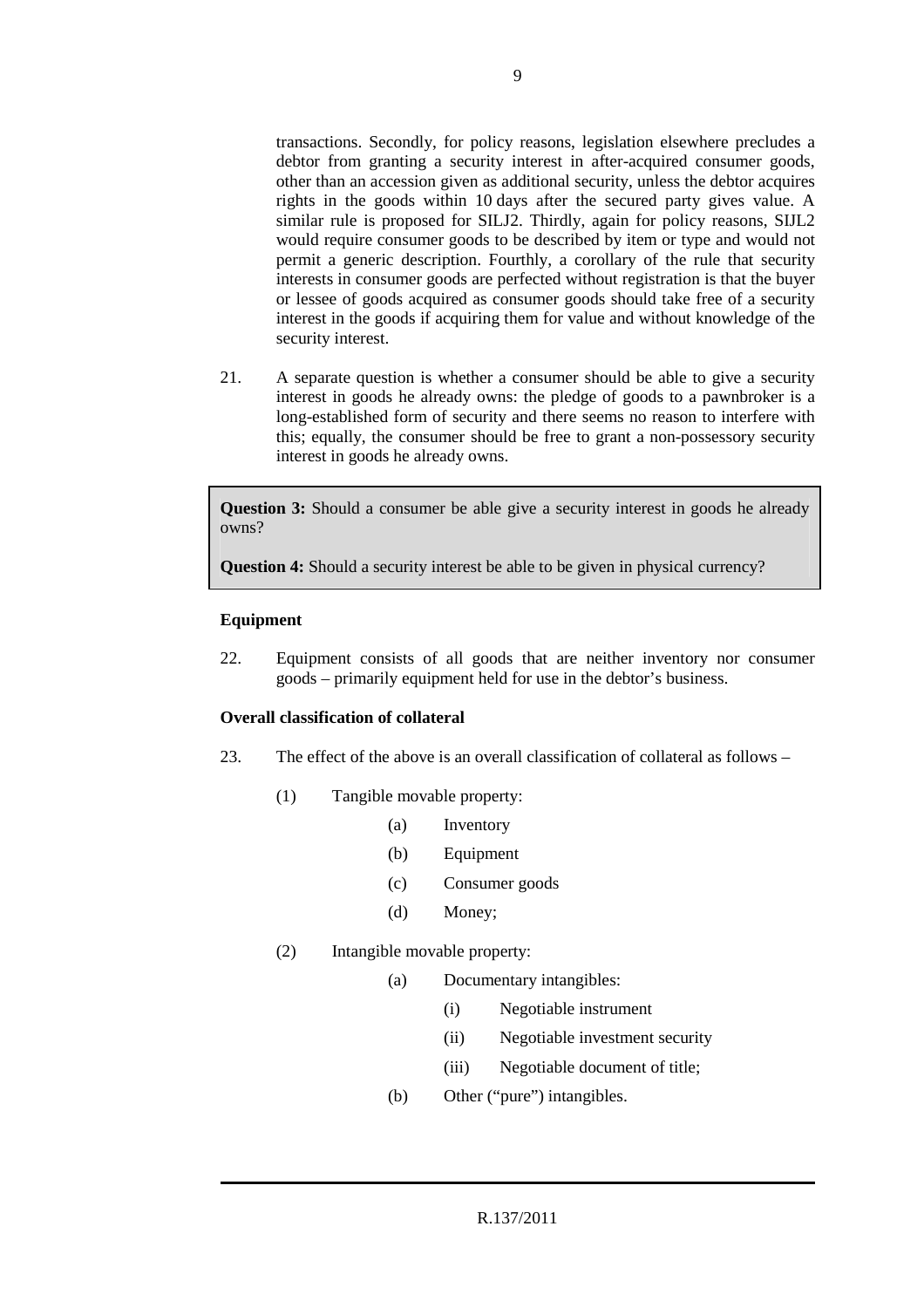#### IV ATTACHMENT AND PERFECTION

#### **Attachment**

24. The rules on attachment and perfection of a security interest have to be supplemented to accommodate what can be compendiously referred to as potential property – that is property growing out of existing property. It is envisaged that SILJ2 would provide that the grantor of a security interest would have no rights until the time that: crops become growing crops; the young of animals are conceived; fish are caught; petroleum, gas or other minerals are extracted; and timber is cut.

#### **Perfection**

25. Various additional provisions are necessary to deal with the perfection of a security interest in goods. The first would state that perfection of a security interest in a document of title to goods, for example by possession, perfects a security interest in the goods themselves. The second would add goods to the items of collateral a security in which is perfected by possession. The third would provide methods of perfecting a security interest in goods in the possession of a bailee: namely attornment to the secured party; issue of a document of title by the bailee to the secured party; and perfection of a security interest in a negotiable document of title where the bailee has issued one. The fourth would deal with temporary perfection of a security interest in a negotiable document of title or goods returned to the debtor for the purpose of sale, exchange or related matters.

### V PRIORITIES AND TAKING FREE

26. The extension of the Law to goods would necessitate several additions to the priority rules.

#### **Priority of security interest perfected in a document of title**

27. The first additional rule is that a security interest perfected in a document of title to goods that are in the possession of the issuer of the document has priority over a security interest perfected in the goods by another method. Therefore, if goods shipped under a bill of lading are given in security while in transit without delivery of the bill of lading to the secured creditor, and the same goods are later pledged to another lender by delivery of the bill of lading while the goods are still in transit, the second lender has priority.

#### **Priority of security interest in crops**

28. A perfected security interest in crops growing on land has priority over a conflicting interest in the land if the debtor has an interest in the land or is in occupation of the land. The policy reason for this rule is that in most cases it is the debtor, rather than the owner of the land, who will be entitled to the crops.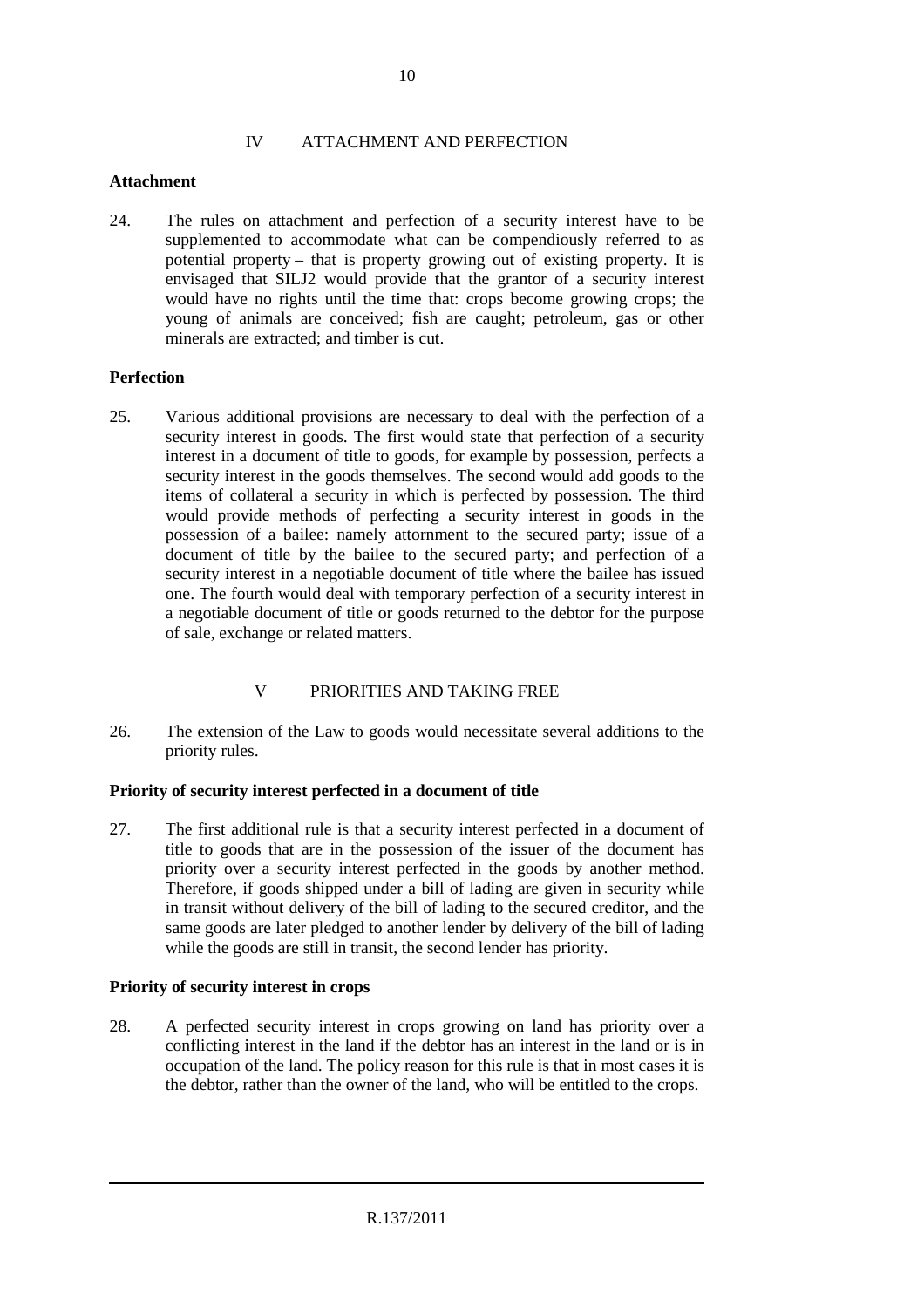#### **Priority of purchase money security interest in goods**

- 29. Article 34 of SILJ1 also provides a priority rule for security interests in intangible movable property and its proceeds. SIJL2 would provide rules to determine priority between a purchase money security interest in goods or their proceeds and a competing security interest in the same collateral.
- 30. In principle, a purchase money security interest should have priority over an earlier non-purchase money security interest in the same collateral. The reason for this is that since it is the purchase money financier's advance that has enabled the additional collateral to be acquired, it would be unfair to allow an earlier non-purchase money financier to gain a windfall addition to its security under an after-acquired property clause in its security agreement. Moreover, without such a rule, the earlier non-purchase money financier would gain a monopoly over the debtor's financing, for no new party would be willing to advance funds for the purchase of additional collateral only to have this swept up into the earlier security interest.
- 31. English law currently arrives at a similar result through case law in which the courts have held that the after-acquired property clause can only attach to future property in the form in which it is acquired by the debtor, i.e. encumbered from the outset by the purchase money security interest. To put the matter another way, the earlier financier's interest attaches only to the debtor's equity in the after-acquired property. Though the purchase money security interest should in principle be given a special priority (subject to an exception in favour of a first-to-file receivables financier – see paragraph 38), the conditions in which this should be given should vary according to the nature of the collateral and the competing security interest.

#### *Priority of purchase money security interest in inventory or proceeds*

- 32. In giving priority to the holder of the purchase money security interest in inventory or its proceeds, 2 safeguards need to be provided for the nonpurchase money secured party. Firstly, the purchase money security interest must have been perfected at the time the debtor obtains possession of the collateral. Secondly, the non-purchase money financier, if its financing statement was filed before that of the holder of the purchase money security interest, needs to be given a notice prior to the debtor obtaining possession of the inventory. This must state that the purchase money financier or intended financier has acquired or expects to acquire a purchase money security interest in inventory of the debtor and describe the inventory.
- 33. The reason for these 2 rules is to ensure that the non-purchase money financier is not misled by the debtor's possession of additional inventory and production of invoices into thinking that the debtor is the unencumbered owner of the inventory and can therefore provide it as collateral for further advances, as is common with inventory financing. It is not necessary that the purchase money security interest shall have been perfected or even created at the time the notice is given; it suffices that the notice is given before the debtor obtains possession. A single notice, like the financing statement itself, can therefore cover not only existing security interests but those expected to be acquired in the future.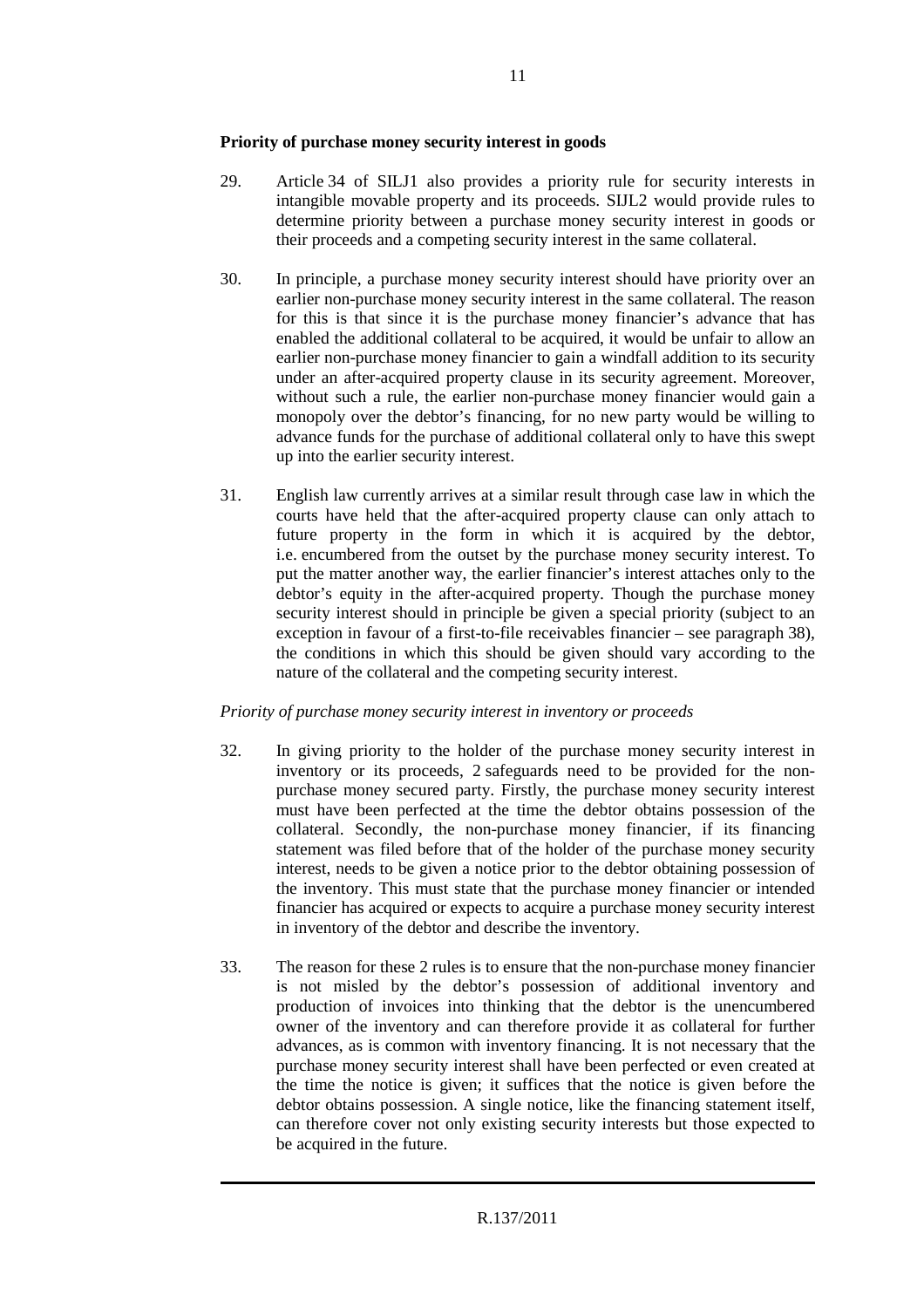#### *Cross-collateralisation*

- 34. In order for a purchase money security interest in inventory to be effective, it is necessary to treat the financed inventory as a block rather than on a unit-byunit basis, and therefore to cross-collateralise the security interest. If the security interest were to be treated as a purchase money security interest only on a unit-by-unit basis, then a security interest taken to secure the price of a particular unit and all other obligations of the debtor would be a purchase money security interest only to the extent that it secured payment for that unit.
- 35. For example, a financier, F, takes a purchase money security interest in unit 1 to secure the price of unit 1 and all other obligations, and a separate purchase money security interest in unit 2 to secure the price of unit 2 and all other obligations. The debtor, D, then sells unit 2, extinguishing F's security in that unit, and pays for unit 1 but not unit 2. If the purchase money security interest is treated on a unitised basis, the security interest in unit 1 would not be a purchase money security interest to the extent that it secured the price of unit 2. Such a result is highly inconvenient and would necessitate some control mechanism to ensure that payment for each unit was allocated only to that unit.
- 36. SIJL2 would therefore follow the approach adopted in Article 9-103(b)(2) of the Uniform Commercial Code. It would provide that a purchase money security interest in an item of inventory, which also secures a purchase money obligation incurred with respect to other inventory in which the secured party holds a purchase money security, is to be treated as a purchase money security with respect to the other inventory as well as the particular item financed. In short, each item of inventory financed by the secured party on the security of that unit serves as collateral not only for its own purchase price but for the purchase price of all other items of collateral so financed.

#### *Priority between receivables financier and purchase money inventory financier*

- 37. A much-debated question is how a priority dispute between an inventory financier claiming receivables as proceeds of inventory and a receivables financier claiming the same proceeds as original collateral should be resolved. For example, the debtor gives a purchase money security interest over inventory and proceeds to its bank, sells inventory, producing proceeds in the form of receivables, and then sells the receivables to a factor or invoice discounter. Jurisdictions that have adopted personal property security legislation are divided on whose security interest should be given priority: that of the bank or that of the factor or invoice discounter.
- 38. The approach taken in the Saskatchewan Personal Property Security Act, and followed by the English Law Commission, is that in this case priority should go to the factor/invoice discounter if it was the first to file, thus displacing the normal rule set out in paragraph 31. The reason is that protecting receivables financing is considered to be more important than protecting inventory financing. If factors and invoice discounters filing financing statements were to be subordinated to subsequent purchase money financiers they could never safely buy receivables at all, since they would have no way of knowing in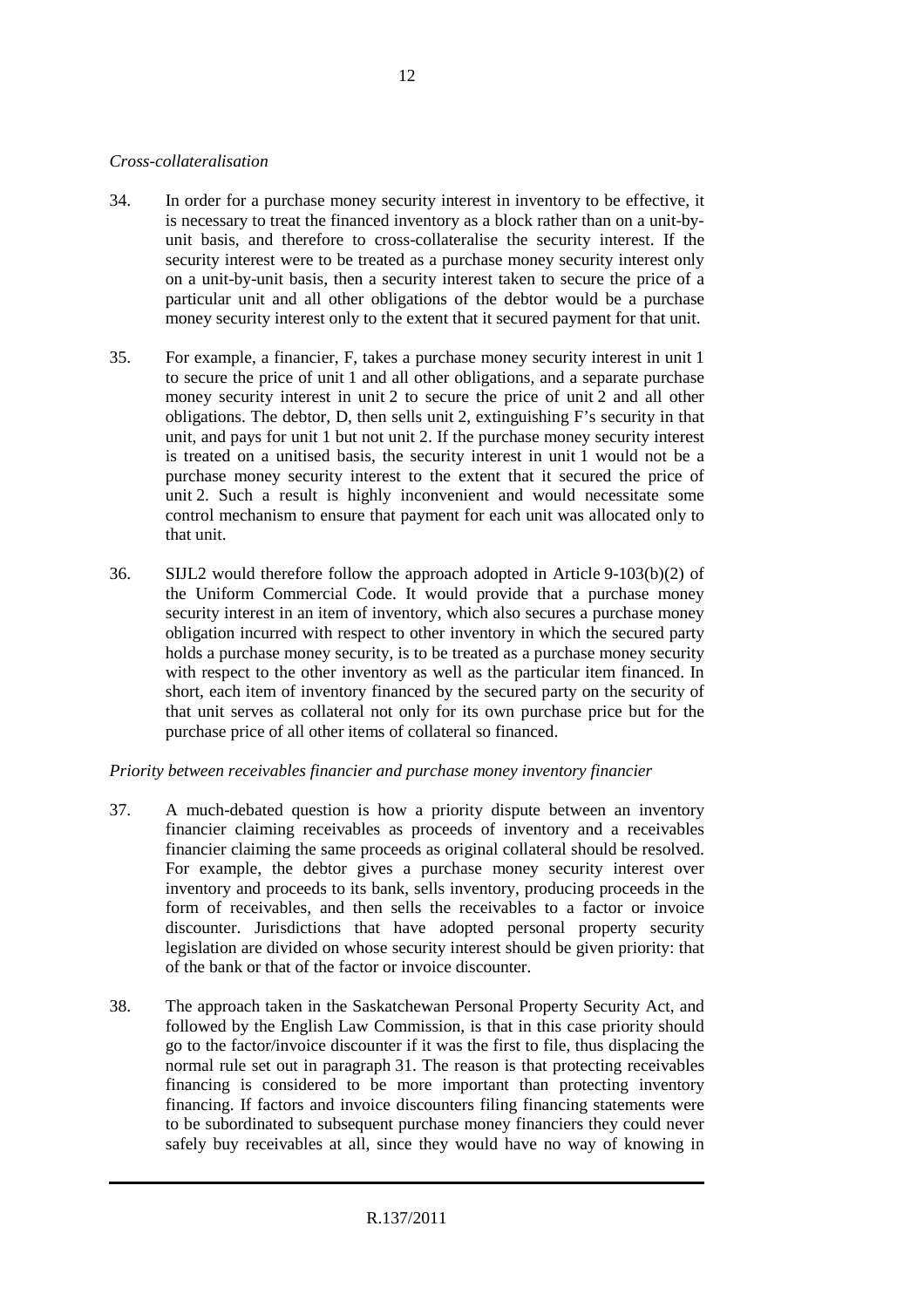advance who would be coming in ahead of them and would therefore be unable to negotiate a waiver or subordination. By contrast, the inventory financier could negotiate with the receivables financier for a portion of the payments due to the debtor to be paid direct to the inventory financier, an arrangement not infrequently made between a factor or invoice discounter and the debtor's bank.

#### *Priority of other competing purchase money security interests*

39. Where there are two or more purchase money security interests falling outside the above rules, priority is determined by the residual priority rules in what is currently Article 29 of SILJ1.

#### **Buyer in ordinary course of business**

40. A buyer or lessee of goods in the ordinary course of business should be entitled to assume that his seller or lessor is entitled to sell or lease the goods whether or not the seller or lessor has granted a security interest. Typically the sale or lease will be of inventory, which the secured party knows is held for sale or lease in the ordinary course of business. Accordingly, the buyer or lessee should take free from the security interest, even if knowing of it, unless also knowing that the sale or lease was in breach of the security agreement.

#### VI ENFORCEMENT OF SECURITY INTERESTS

41. Some further provisions will be introduced in relation to the enforcement of security interests. First, the powers of sale and appropriation can in general be exercised, not only by the senior secured creditor, but also by a junior secured creditor, on the basis that the sale or appropriation will take effect subject to the senior interest if it is not discharged. However, this approach is inappropriate where the collateral consists of money, since there is then no way of preventing the senior secured creditor's interest from being overreached. Therefore, there is a new provision that only the senior creditor can appropriate or dispose of money. Secondly, there will be provisions to ensure that in calculating a surplus, account must be taken of the present value of any future obligation and the value of any contingent obligation. A party wishing to redeem must discharge not only present obligations but the present value of any future obligations and must provide adequate security for the fulfilment of any contingent obligations.

#### VII NEW AND AMENDED DEFINITIONS

42. The provisions outlined above will necessitate the following new definitions –

Commercial consignment Conditional sale agreement\* **Crops** Equipment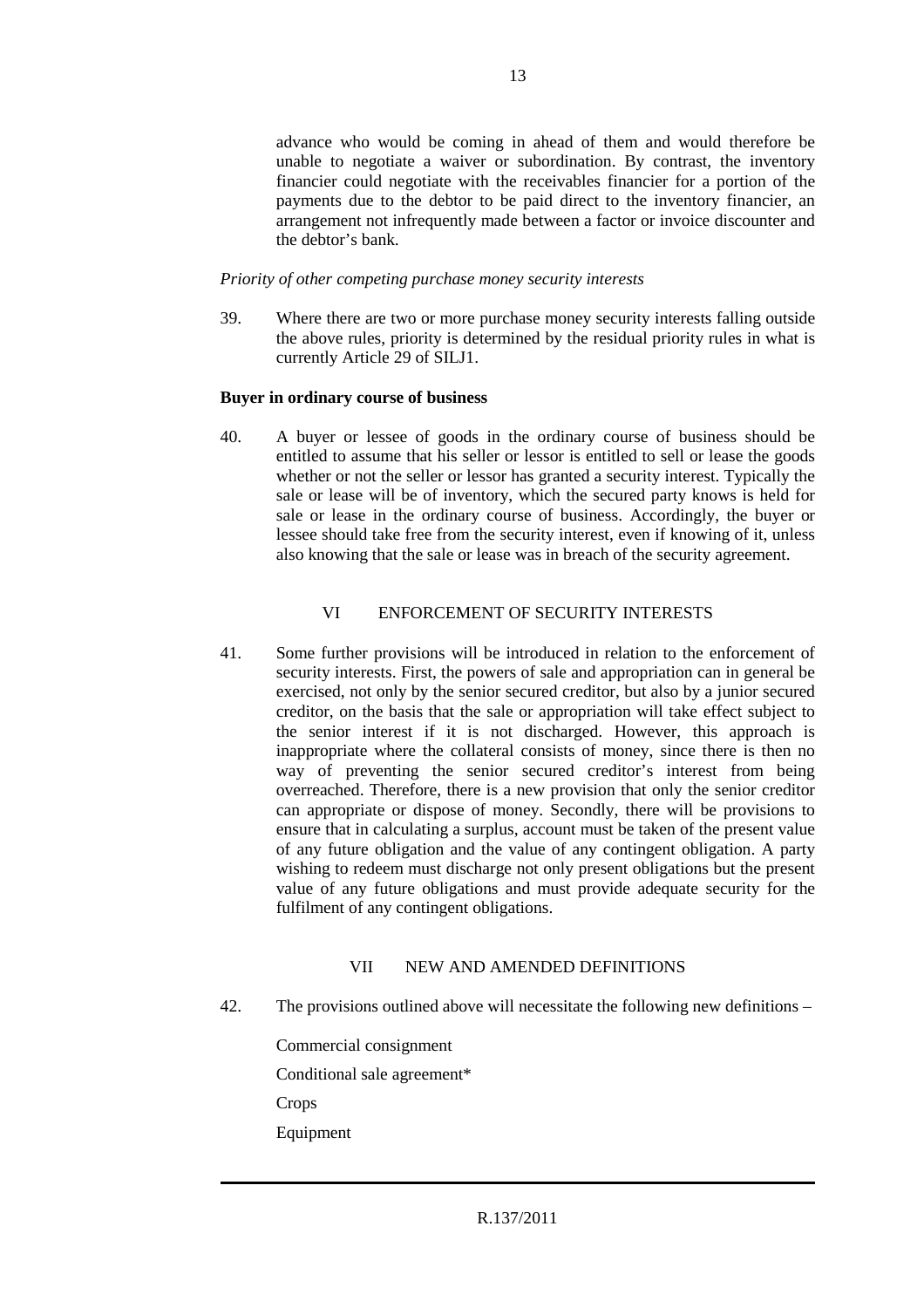Goods Hire-purchase agreement\* Inventory Lease for term of more than one year Movable property.

\*These terms can be defined by reference to the definitions in Article 1 of the Supply of Goods and Services (Jersey) Law 2009.

43. The following definitions in SILJ1 will require some amendment –

Documentary intangible Intangible property Purchase money security interest Security interest.

#### VIII AMENDMENTS TO OTHER LEGISLATION

44. The Supply of Goods and Services (Jersey) Law 2009 will need to be amended to provide that any reservation of title by a seller under an agreement for sale is limited to a security interest and as such is governed by SIJL2.

### IX TRANSITIONAL PROVISIONS

45. It was agreed that since Jersey law does not currently permit non-possessory security interests in goods, there was no need for the grandfathering clause in paragraph 1 of Schedule 2 and that the regime of paragraph 5 relating to the assignment of receivables should be extended to security interests in goods perfected under the 1983 Law. A new paragraph 6 has been added to Schedule 2 to cover this.

**Question 5:** Do you have any additional comments on any of the proposals outlined in this paper?